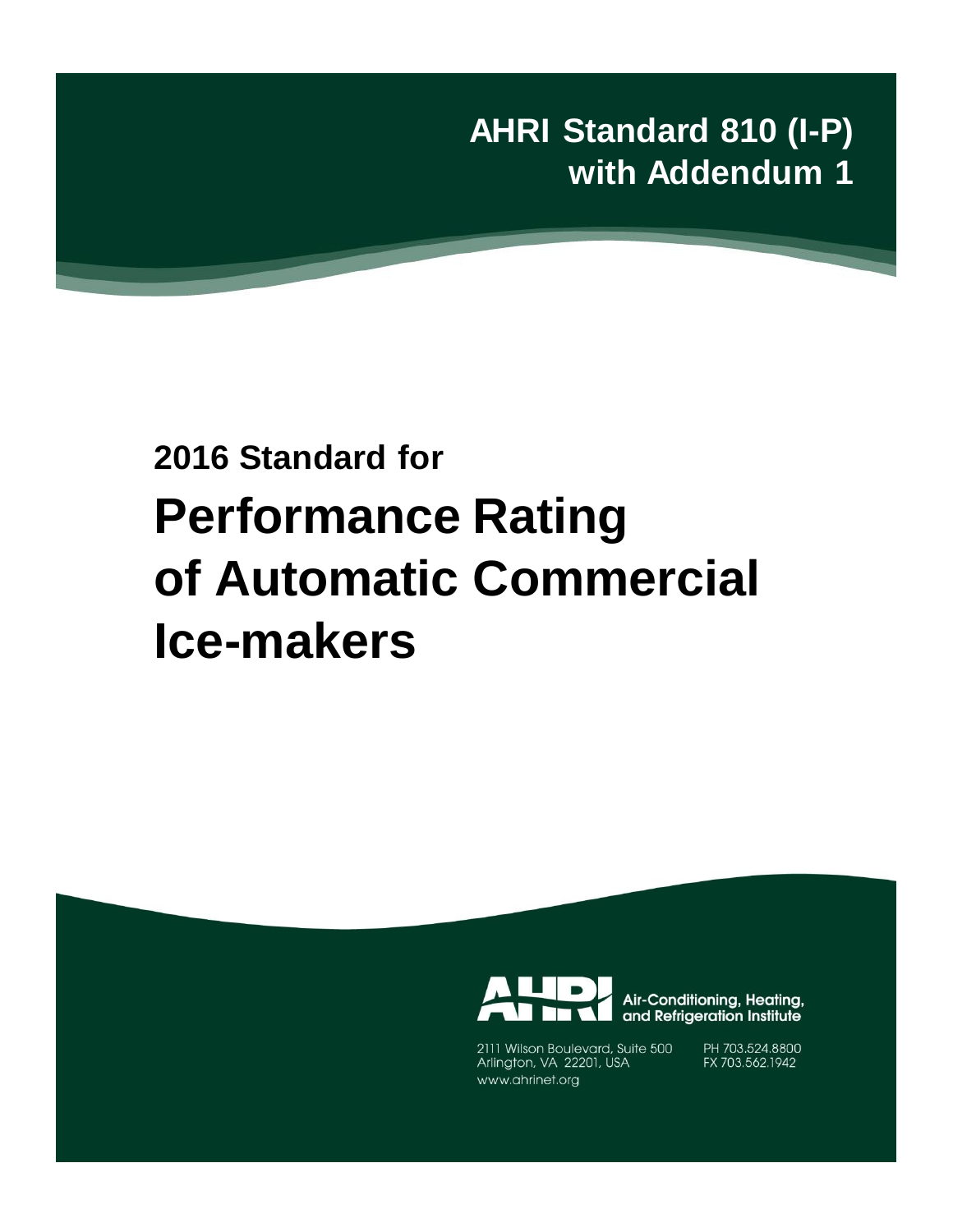

# **AHRI STANDARD 810-2016 WITH ADDENDUM 1**

# **Performance Rating of Automatic Commercial Ice-makers**

## **January 2018**

Addendum 1 of AHRI Standard 810-2016, is provided as follows. The following changes have been incorporated (deletions are shown by strikethroughs and additions by shading) into the already published 2016 version of AHRI Standard 810 to avoid confusion:

The changes include:

1) Edits to Certified Ratings and Section 3.2.

### **Certified Ratings**

The following Certification Program ratings are verified by test at the Standard Rating Conditions:

- a. Ice Harvest Rate, lb/24 h
- b. Potable Water Use Rate, gal/100 lb of ice (Batch Type Ice-makers only)
- c. Condenser Water Use Rate, gal/100 lb of ice
- d. Energy Consumption Rate, kWh/100 lb of ice
- e. Bin Theoretical Storage Capacity Bin Measured Internal Volume, lb ft<sup>3</sup> (Self-contained Model Ice-makers only)
- f. Ice Hardness Factor, % (Continuous Type Ice-makers only)

**3.2** *Bin Theoretical Storage Capacity Measured Internal Volume*. For Self-contained Model Ice-makers only, the *theoretical storage capacity measured internal volume* and the storage effectiveness of the ice storage bin shall be determined in accordance with AHRI Standard 820 (I-P). For these models, the internal volume is the volume calculated up to the intended shut-off level. The intended shut-off level is defined as the height of the thermostat bulb; the bottom of the curtain or the height of the electric eye, depending upon the mechanism used to shut off the icemaker.

2) Added Section 3.5.1.

**3.5.1** *Adjusted Energy Consumption Rate.* Total energy input rate adjusted by the Ice Hardness Factor, stated in kW∙h/100 lb of ice expressed in multiples of 0.01 kW∙h/100 lb of ice according to Code of Federal Regulations (CFR) Title 10 §431.134 for Continuous Type Ice-makers.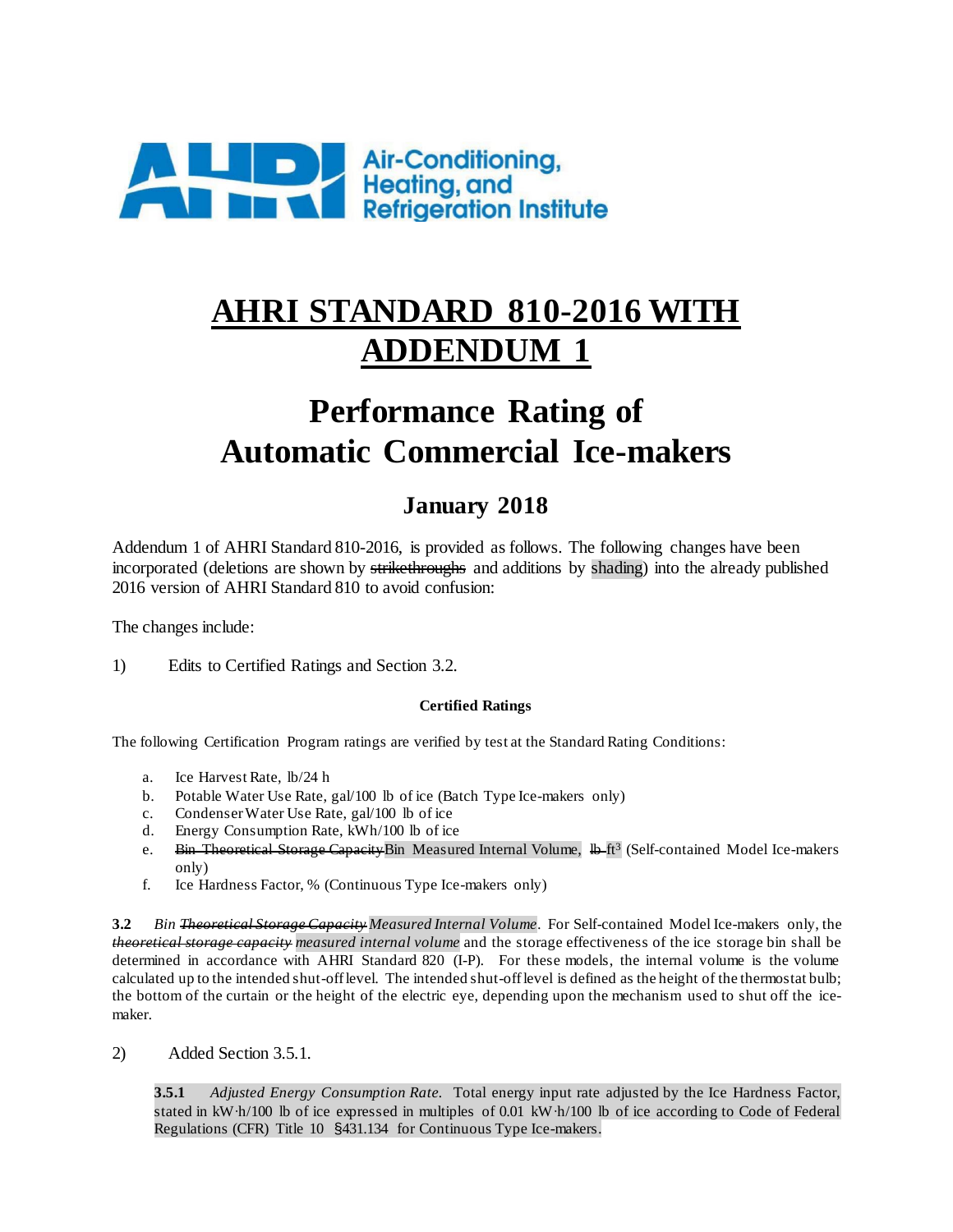### 3) Edits to Section 5.2.2.

**5.2.2** *Standard Ratings.* Standard Ratings shall include Bin Theoretical Storage Capacity Measured Internal Volume, Condenser Water Use Rate, Energy Consumption Rate, Ice Hardness Factor, Ice Harvest Rate and Potable Water Use Rate. To calculate Ice Hardness Factor, use Equation 1. To calculate Adjusted Energy Consumption Rate for Continuous Type Ice-makers, use Equations 1 and 2 to calculate ice hardness adjustment factor (I<sub>HAF</sub>) then multiple I<sub>HAF</sub> and Energy Consumption Rate to calculate the Adjusted Energy Consumption Rate.

See Hardness Factor =

\n
$$
\left(\frac{\text{Net Cooling Effect per lb}}{444 \frac{\text{Bu}}{\text{lb}}}\right) \cdot 100 \, I_{HF} = \left(\frac{\text{CE}_{N}/\text{m}}{K}\right) \cdot 100 \quad 1
$$
\n
$$
I_{HAF} = \left[\frac{K + C}{K \cdot \left(\frac{I_{HF}}{100}\right) + C}\right] \quad 2
$$

Where:

 $CE_N$  = Net Cooling Effect, Btu  $I_{\text{HAF}}$  = Ice hardness adjustment factor, Unitless  $I_{\text{HF}}$  = Ice Hardness Factor, %  $m = Mass, lb$  $C = 38$  Btu/lb (Constant)

 $K = 144$  Btu/lb (Constant)

4) Added a New Reference under Appendix A.

A1.6 Title 10, Code of Federal Regulations (CFR), Part 431, Subpart H, §431.134, *Uniform Test Method for the Measurement of Energy and Water Consumption of Automatic Commercial Ice Makers,* U.S. National Archives and Records Administration, 8601 Adelphi Road, College Park, MD 20740-6001 or www.ecfr.gov.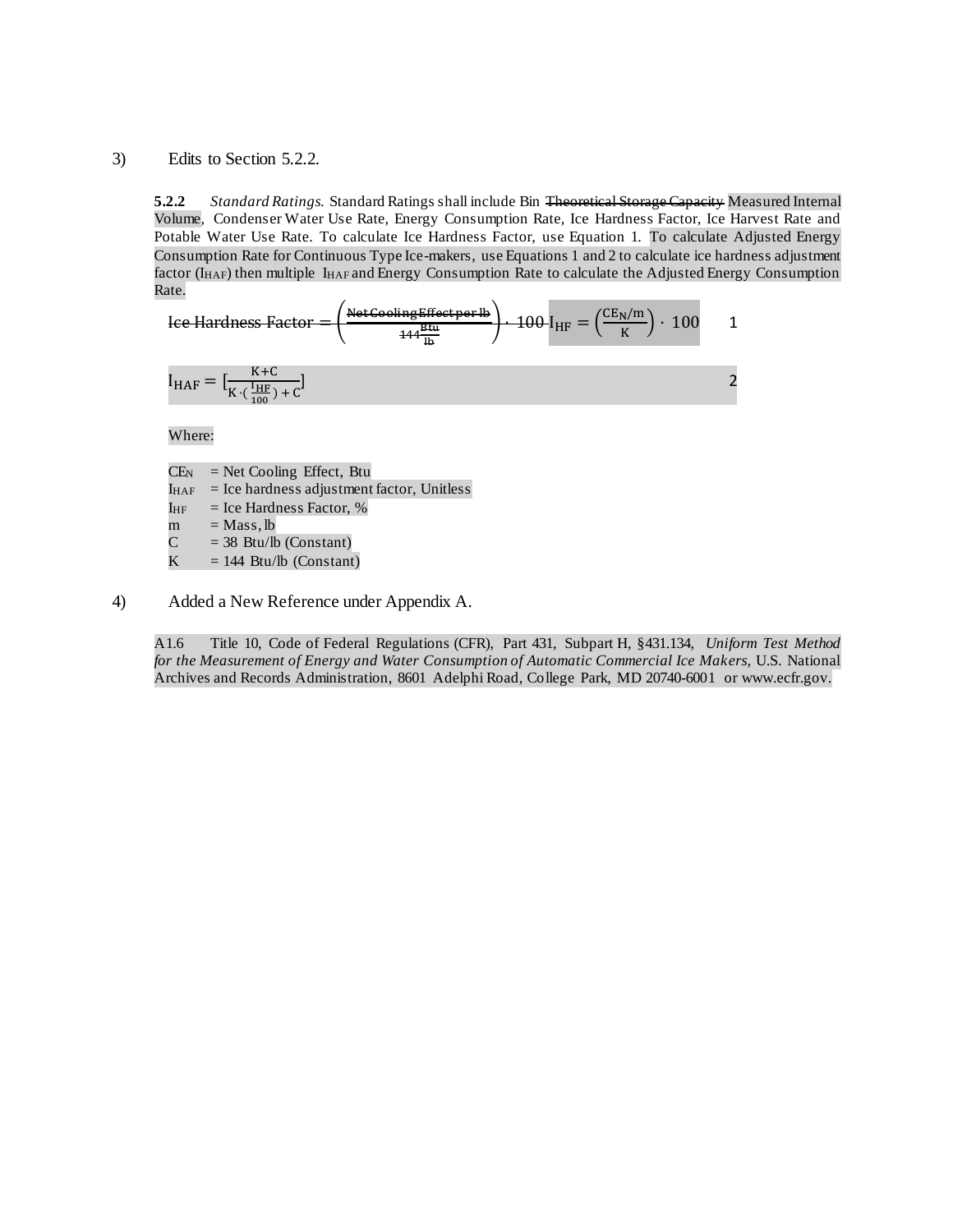### **IMPORTANT**

### *SAFETY DISCLAIMER*

AHRI does not set safety standards and does not certify or guarantee the safety of any products, components or systems designed, tested, rated, installed or operated in accordance with this standard/guideline. It is strongly recommended that products be designed, constructed, assembled, installed and operated in accordance with nationally recognized safety standards and code requirements appropriate for products covered by this standard/guideline.

AHRI uses its best efforts to develop standards/guidelines employing state-of-the-art and accepted industry practices. AHRI does not certify or guarantee that any tests conducted under its standards/guidelines will be nonhazardous or free from risk.

Note:

This standard supersedes AHRI Standard 810 (I-P)-2012.

For SI ratings, see AHRI Standard 811 (SI)-2016.

### **AHRI CERTIFICATION PROGRAM PROVISIONS**

### **Scope of the Certification Program**

The Certification Program includes all Automatic Commercial Ice-makers as defined in Section 3 and includes all Ice Storage Bins as defined in Section 3 of AHRI Standard 820 (I-P)-2012, *Performance Rating of Ice Storage Bins*.

### **Certified Ratings**

The following Certification Program ratings are verified by test at the Standard Rating Conditions:

- a. Ice Harvest Rate, lb/24 h
- b. Potable Water Use Rate, gal/100 lb of ice (Batch Type Ice-makers only)
- c. Condenser Water Use Rate, gal/100 lb of ice d. Energy Consumption Rate. kWh/100 lb of ice
- Energy Consumption Rate, kWh/100 lb of ice
- e. Bin Theoretical Storage Capacity Bin Measured Internal Volume, 1b ft<sup>3</sup> (Self-contained Model Ice-makers only)
- f. Ice Hardness Factor, % (Continuous Type Ice-makers only)

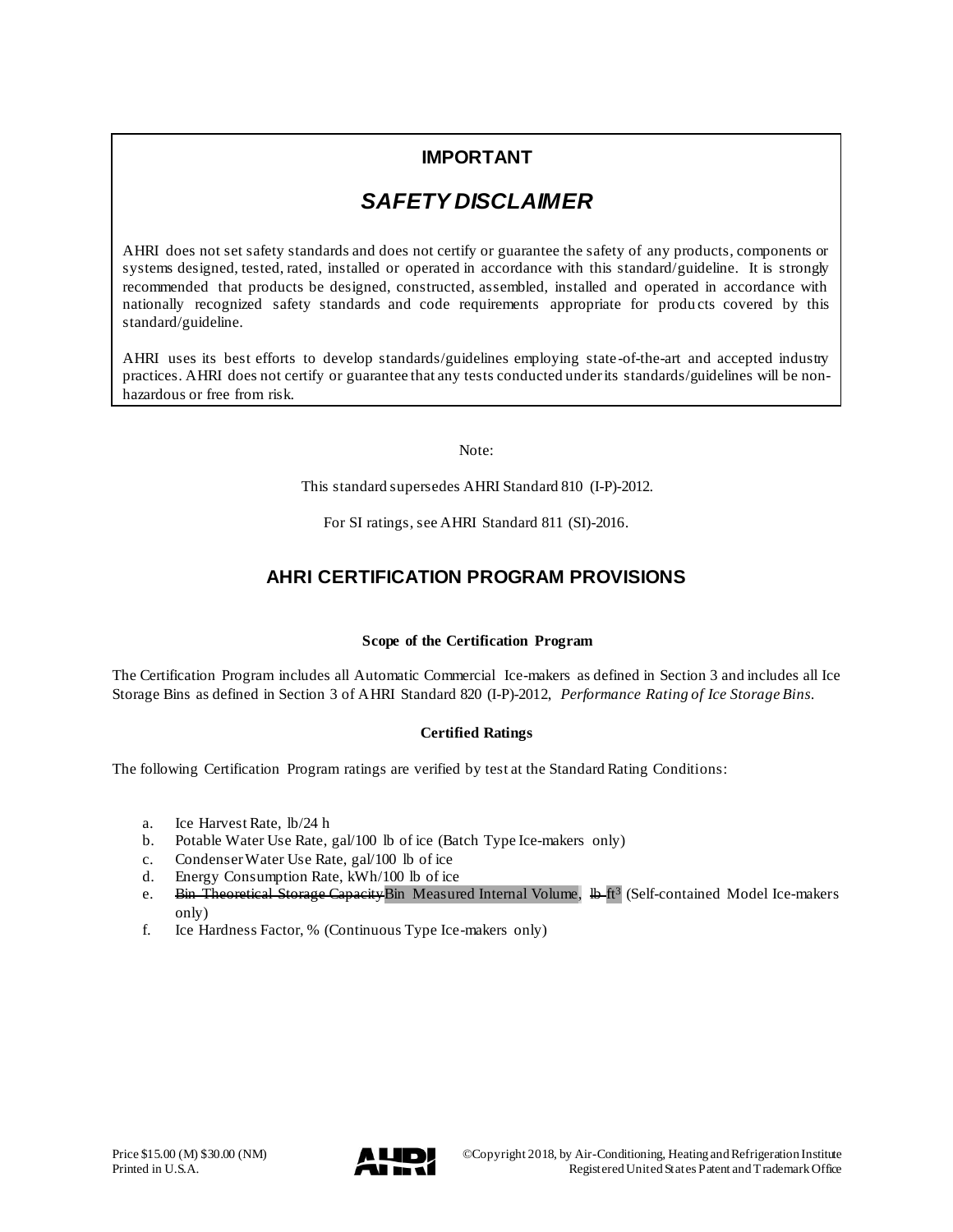### **TABLE OF CONTENTS**

| <b>SECTION</b> | <b>PAGE</b> |
|----------------|-------------|
|                |             |
|                |             |
|                |             |
|                |             |
|                |             |
|                |             |
|                |             |
|                |             |

### **APPENDICES**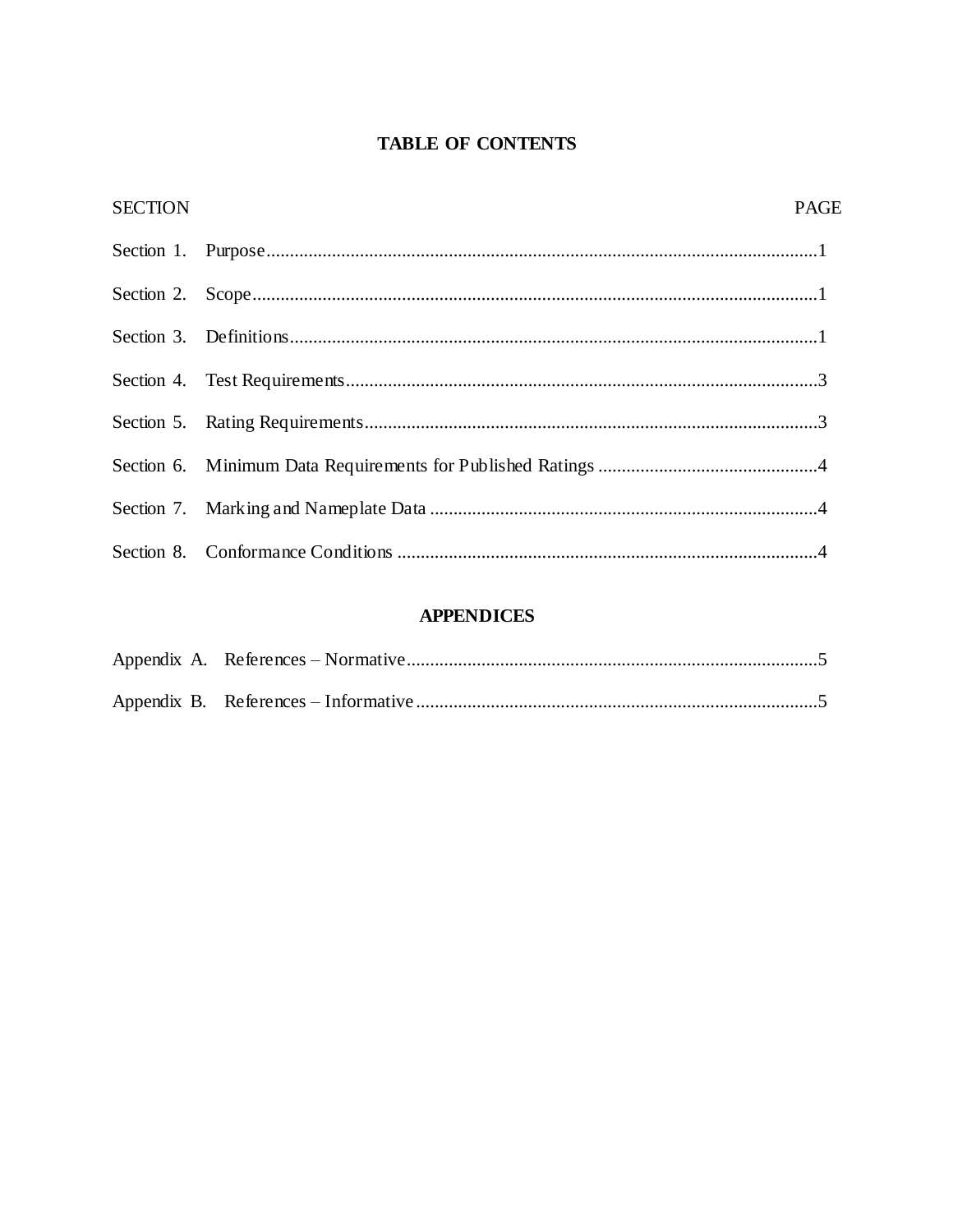# **PERFORMANCE RATING OF AUTOMATIC COMMERCIAL ICE-MAKERS**

#### **Section 1. Purpose**

**1.1** *Purpose.* The purpose of this standard is to establish for Automatic Commercial Ice-makers: definitions; test requirements; rating requirements; minimum data requirements for Published Ratings; marking and nameplate data; and conformance conditions.

**1.1.1** *Intent.* This standard is intended for the guidance of the industry, including manufacturers, engineers, installers, contractors and users.

**1.1.2** *Review and Amendment.* This standard is subject to review and amendment as technology advances.

### **Section 2. Scope**

**2.1** *Scope.* This standard applies to factory-made Automatic Commercial Ice-makers as defined in Section 3.

### **Section 3. Definitions**

All terms in this document shall follow the standard industry definitions in the ASHRAE Terminology website [\(https://www.ashrae.org/resources--publications/free-resources/ashrae-terminology\)](https://www.ashrae.org/resources--publications/free-resources/ashrae-terminology), unless otherwise defined in this section.

**3.1** *Automatic Commercial Ice-maker (ACIM).* A factory-made assembly (not necessarily shipped in one package) including a condensing unit and ice-making section operating as an integrated unit, with means for making and harvesting ice. It is an assembly that makes no less than 50.0 lbs of ice per day and up to 4,000.0 lbs of ice per day at Standard Ratings Conditions and may also include means for storing or dispensing ice, or both.

**3.1.1** *Combined Ice-maker and Dispenser*. A machine that makes and dispenses ice.

**3.1.2** *Continuous Type Ice-maker*. An ACIM that freezes and harvests ice at the same time.

**3.1.3** *Batch Type Ice-maker*. An ACIM that has alternate freezing and harvesting periods. ANSI/ASHRAE Standard 29 refers to this as a cube-type ice maker.

**3.1.4** *Self-contained Model Ice-maker.* A model in which the ice-making mechanism and storage compartment are in an integral cabinet.

**3.1.5** *Split System Ice-maker.* A model in which the ice-making mechanism and condenser or condensing unit are in separate sections.

**3.1.5.1** *Remote Condensing Unit Systems*. A type of ACIM that has a condenser and compressor remote from the ice-making mechanism section.

**3.1.5.2** *Remote Condenser Systems*. A type of ACIM in which the ice-making mechanism with compressor and condenser are in separate sections.

**3.2** *Bin Theoretical Storage Capacity Measured Internal Volume*. For Self-contained Model Ice-makers only, the *theoretical storage capacity measured internal volume* of the ice storage bin shall be determined in accordance with AHRI Standard 820 (I-P). For these models, the internal volume is the volume calculated up to the intended shut-off level. The intended shut-off level is defined as the height of the thermostat bulb; the bottom of the curtain or the height of the electric eye, depending upon the mechanism used to shut off the ice-maker.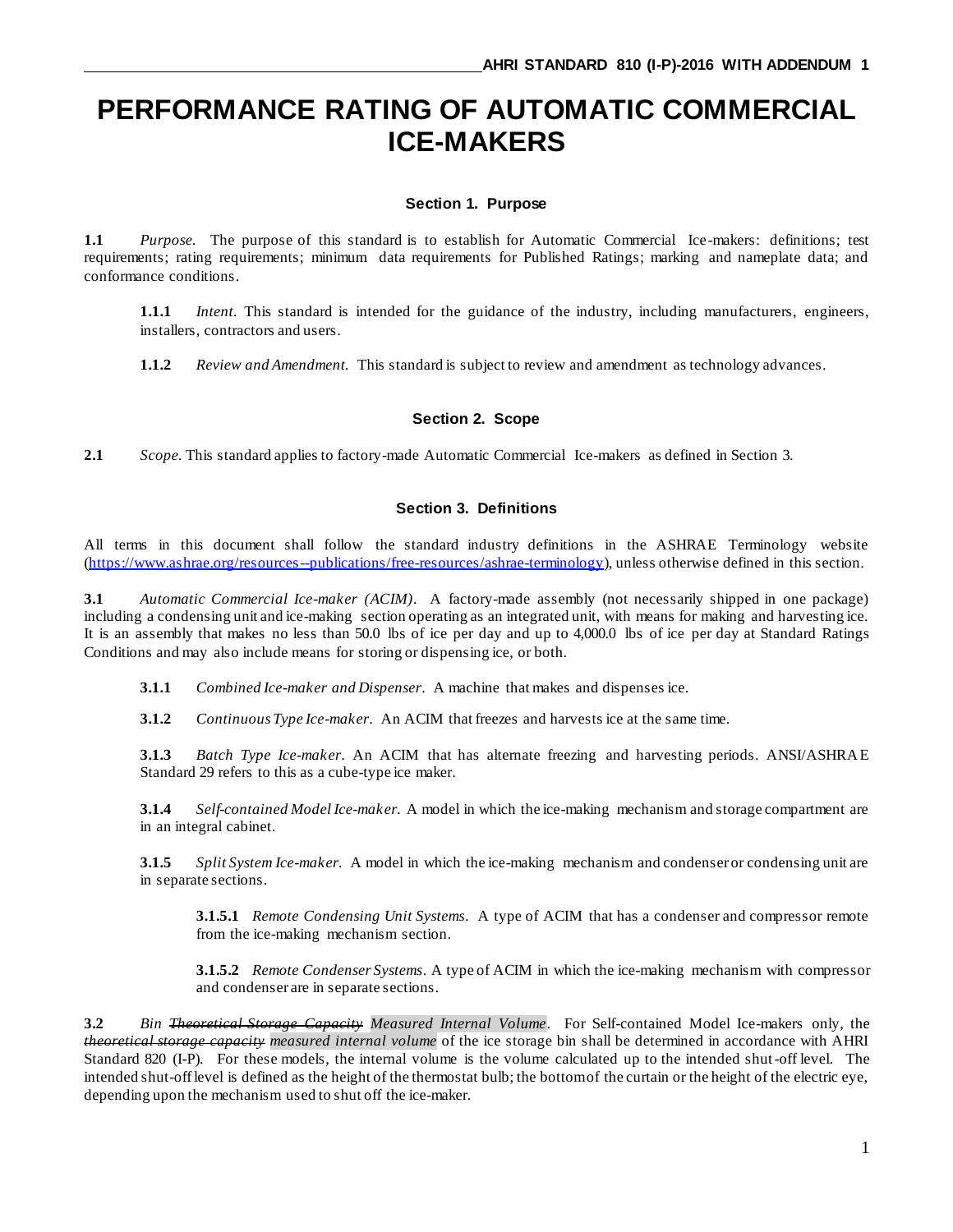### **AHRI STANDARD 810 (I-P)-2016 WITH ADDENDUM 1 \_\_\_\_\_\_\_\_\_\_\_\_\_\_\_\_\_\_\_\_\_\_\_\_\_\_\_\_\_\_\_\_\_\_\_\_\_\_\_\_\_\_\_\_\_\_\_\_**

**3.3** *Condenser Water Use Rate.* The amount of water used by the condensing unit (if water cooled), expressed in gal/100 lb of ice, stated in multiples of 1 gal/100 lb of ice according to ANSI/ASHRAE Standard 29.

**3.4** *Dump or Purge Water*. The water from the ice making process that was not frozen at the end of the freeze cycle and is discharged from the machine for a Batch Type Ice-maker.

Note: this is a departure from the term as defined by ANSI/ASHRAE Standard 29 but is more functional for ACIM testing purposes.

**3.5** *Energy Consumption Rate.* Total energy input rate, stated in kWh/100 lb of ice expressed in multiples of 0.01 kWh/100 lb of ice according to ANSI/ASHRAE Standard 29. For Split System Ice-makers, total power input shall include condenser fan power.

**3.5.1** *Adjusted Energy Consumption Rate.* Total energy input rate adjusted by the Ice Hardness Factor, stated in kW∙h/100 lb of ice expressed in multiples of 0.01 kW∙h/100 lb of ice according to Code of Federal Regulations (CFR) Title 10 §431.134 for Continuous Type Ice-makers.

**3.6** *Harvest Water*. The water that has been collected with the ice used to measure the machine's capacity.

**3.7** *Ice Hardness Factor*. For Continuous Type Ice-makers only, the ice hardness is defined in ANSI/ASHRAE Standard 29 based on Net Cooling Effect.

**3.8** *Ice Harvest Rate*. The gross weight of ice harvested, expressed in lb/24 h and in multiples of 1 lb/24 h according to ANSI/ASHRAE Standard 29.

**3.9** *Net Cooling Effect*. Heat flow per mass to change the state of ice from its initial state as produced by the ACIM to a liquid state at 32ºF.

**3.10** *Potable Water Use Rate.* The amount of potable water used in making ice, which is equal to the sum of the ice harvested, Dump or Purge Water, and the Harvest Water in gal/100 lb of ice, expressed in multiples of 0.1 gal/100 lb of ice according to ANSI/ASHRAE Standard 29. Alternatively, the amount of water entering the ACIM per cycle can be measured.

**3.11** *Published Rating.* A statement of the assigned values of those performance characteristics, under stated Rating Conditions, by which a unit may be chosen to fit its application. These values apply to all units of like nominal size and ty pe (identification) produced by the same manufacturer. The term Published Rating includes the ratings of all performance characteristics shown on the unit or published in specifications, advertising or other literature controlled by the manufactu rer, at stated Rating Conditions.

**3.11.1** *Application Rating.* A rating based on tests performed at application Rating Conditions (other than Standard Rating Conditions).

**3.11.2** *Standard Rating.* A rating based on tests performed at Standard Rating Conditions.

**3.12** *Rating Conditions.* Any set of operating conditions under which a single level of performance results and which causes only that level of performance to occur.

**3.12.1** *Standard Rating Conditions.* Rating Conditions used as the basis of comparison for performance characteristics.

**3.13** *"Shall" or "Should."* "Shall" or "should" shall be interpreted as follows:

**3.13.1** *Shall.* Where "shall" or "shall not" is used for a provision specified, that provision is mandatory if compliance with the standard is claimed.

**3.13.2** *Should.* "Should" is used to indicate provisions which are not mandatory but which are desirable as good practice.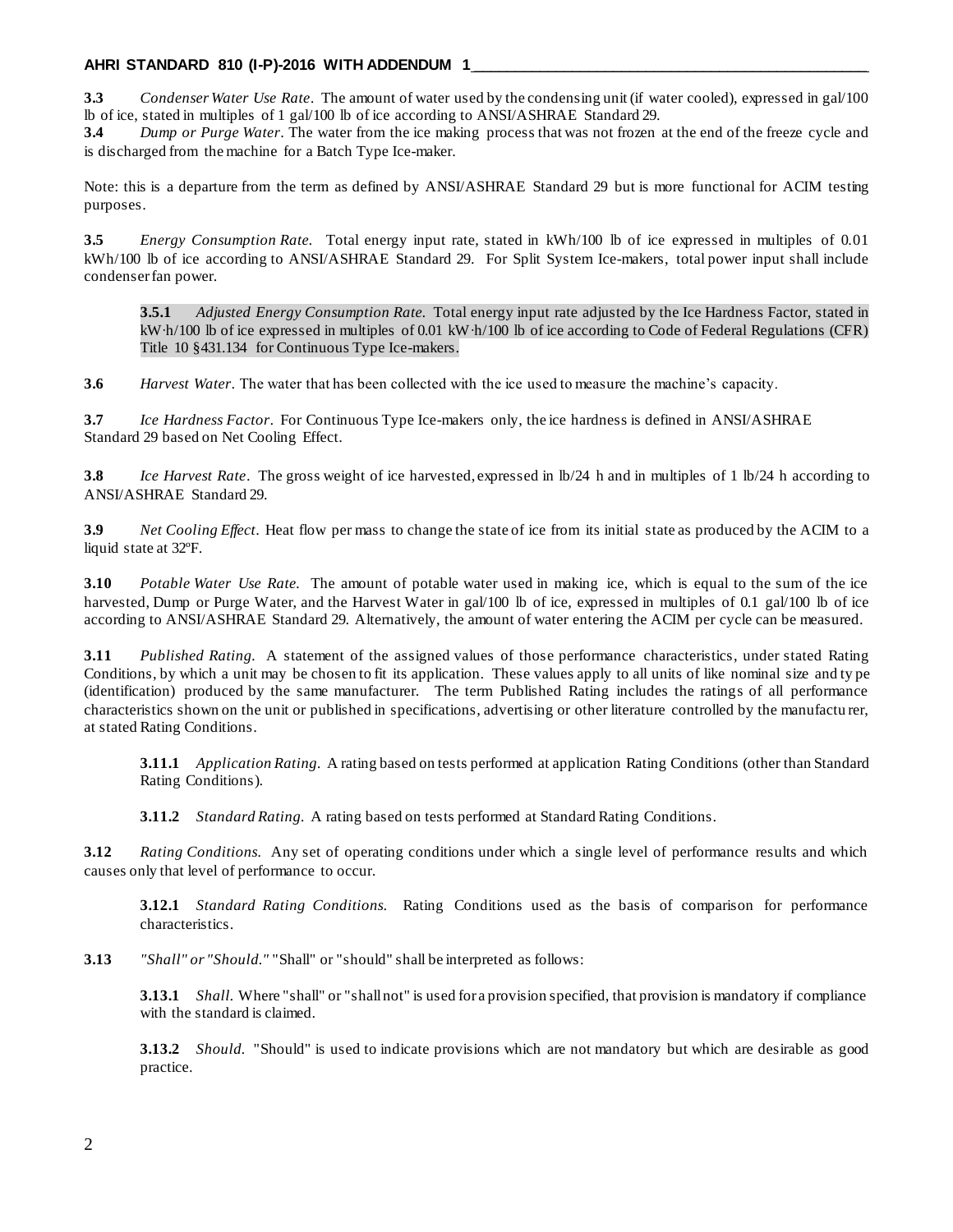#### **Section 4. Test Requirements**

**4.1** *Test Requirements.* The performance of ACIMs shall be verified by tests conducted in accordance with ANSI/ASHRAE Standard 29 and Sections 4.1.1 through 4.1.4 of this standard.The calorimeter test need not be performed on Batch Type Ice-makers.

**4.1.1** *Equipment.* ACIMs shall be tested using all components as recommended by the manufacturer.

**4.1.2** *Electrical Conditions.* All standard rating tests shall be performed at the nameplate rated voltage(s) and frequency.

For ACIMs with dual nameplate voltage ratings, standard rating tests shall be performed at both voltages, or at the lower of the two voltages, if only a single Standard Rating is to be published.

**4.1.3** *Requirements for Split System Ice-makers.* All Standard Ratings for Remote Condenser Systems and Remote Condensing Unit Systems shall be determined with at least 25 ft. of interconnection tubing on each line. The line sizes, insulation and details of installation shall be in accordance with the manufacturer's published literature.

**4.1.4** *Test Set Up.* The test unit shall be set up for testing per the manufacturer's written instructions provided with the unit. However, no adjustments of any kind shall be made to the test unit prior to or during the test that would affect the ice capacity, energy usage, or water usage of the test sample.

### **Section 5. Rating Requirements**

**5.1** *Published Ratings.* Published Ratings shall include Standard Ratings, and may also include Application Ratings.

**5.2** *Standard Ratings.* Standard Ratings shall be established at the Standard Rating Conditions specified in Section 5.2.1. All Standard Ratings shall be verified by tests as required in Section 4. When the condenser or condensing unit is intended only for indoor installation, all literature pertaining to such Split System Ice-makers shall state that they are to be installed only indoors.

For machines with adjustable size ice cube settings, Standard Ratings require the publication of ratings for the largest size cube setting and for the smallest size cube setting. Ratings for any other intermediate size cube settings may be published as Application Ratings. The ice cube size setting shall accompany all Published Ratings.

**5.2.1** *Standard Rating Conditions.* The conditions of test for Standard Ratings for Batch Type Ice-makers, Continuous Type Ice-makers, Self-contained Model Ice-makers, Split System Ice-makers, and Combined Ice-makers and Dispensers are as follows:

Ambient temperature: 90.0°F (For a Split System Ice-maker, the condenser air inlet temperature shall be 90.0°F with the indoor ambient temperature at 90.0°F)

Water inlet temperature: 70.0°F

Water inlet pressure as water is consumed:  $30.0 \pm 3.0$  psig

**5.2.2** *Standard Ratings.* Standard Ratings shall include Bin Theoretical Storage Capacity Measured Internal Volume, Condenser Water Use Rate, Energy Consumption Rate, Ice Hardness Factor, Ice Harvest Rate and Potable Water Use Rate. To calculate Ice Hardness Factor, use Equation 1. To calculate Adjusted Energy Consumption Rate for Continuous Type Ice-makers, use Equations 1 and 2 to calculate ice hardness adjustment factor ( $I_{\text{HAF}}$ ) then multiple IHAF and Energy Consumption Rate to calculate the Adjusted Energy Consumption Rate.

$$
\text{Ice Hardness Factor} = \left(\frac{\text{Net Cooling Effect per kg}}{444 \frac{\text{Bm}}{\text{lb}}}\right) \cdot 100 \text{I}_{\text{HF}} = \left(\frac{\text{CE}_{\text{N}}/m}{\text{K}}\right) \cdot 100 \qquad 1
$$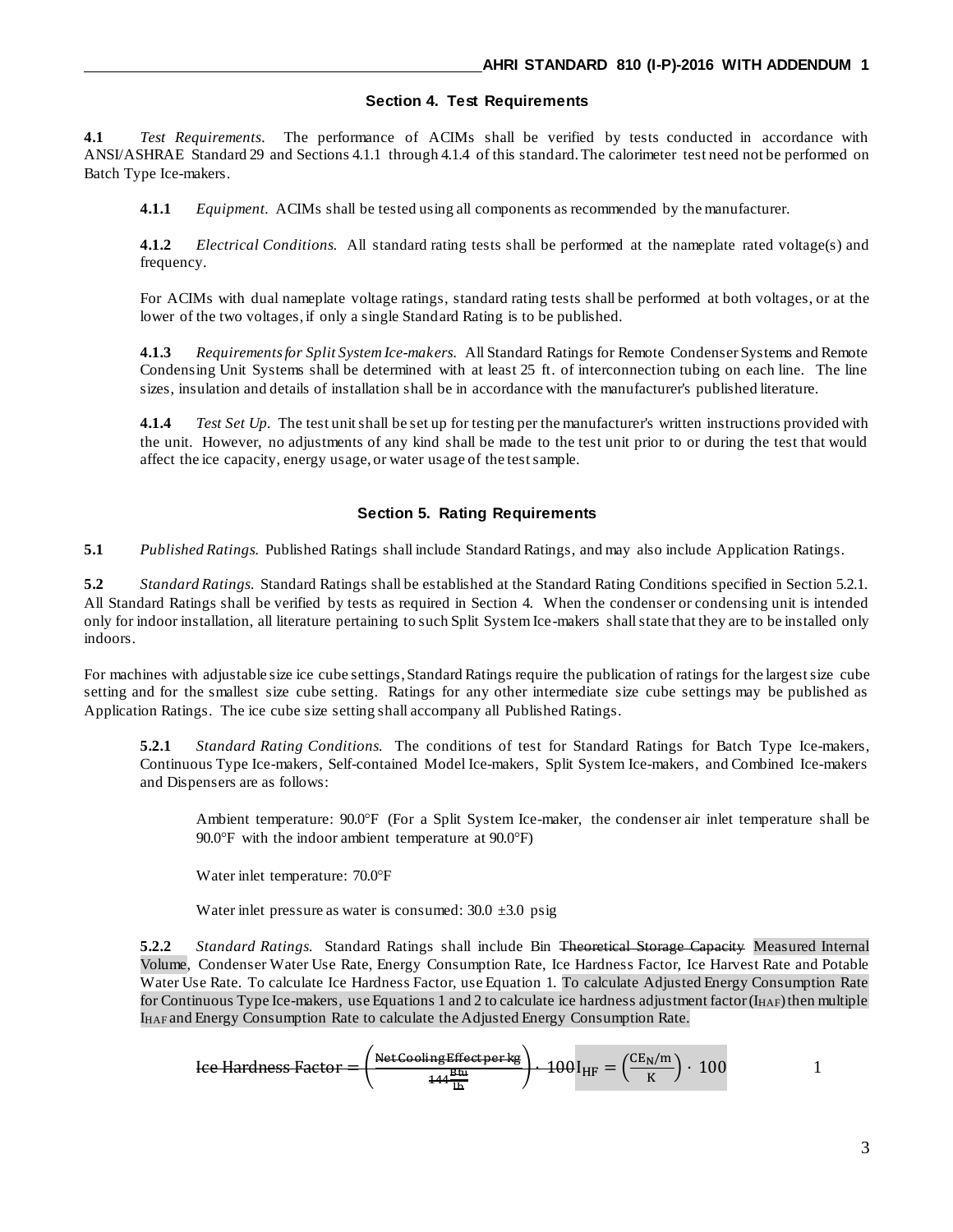$$
I_{\text{HAF}} = \left[\frac{K + C}{K \cdot \left(\frac{I_{\text{HF}}}{100}\right) + C}\right]
$$
  
Where:

 $CE<sub>N</sub>$  = Net Cooling Effect, Btu  $I_{\text{HAF}}$  = Ice hardness adjustment factor, Unitless  $I_{HF}$  = Ice Hardness Factor, %  $m = Mass, lb$  $C = 38$  Btu/lb (Constant)  $K = 144$  Btu/lb (Constant)

**5.3** *Application Ratings.* Ratings at conditions other than those specified in Section 5.2.1 may be published as Application Ratings, and shall be based on data determined by the test requirements prescribed in Section 4.

**5.4** *Tolerances.* To comply with this standard, Published Ratings shall be based on data obtained in accordance with the provisions of Sections 4 and 5 of this standard and shall be such that any production unit, when tested, shall have an Ice Harvest Rate not less than 95% of the Published Rating and an energy consumption rate not more than 105% of the Published Rating. The Potable and Condenser Water Use Rates shall not be more than 110% of the Published Ratings. The Ice Hardness Factor shall not be less than 95% of the Published Rating.

#### **Section 6. Minimum Data Requirements for Published Ratings**

**6.1** *Minimum Data Requirements for Published Ratings.* As a minimum, Published Ratings shall include all Standard Ratings. All claims to ratings within the scope of this standard shall include the statement "Rated in accordance with AHRI Standard 810 (I-P)". All claims to ratings outside the scope of this standard shall include the statement "Outside the scope of AHRI Standard 810 (I-P)". Wherever Application Ratings are published or printed, they shall include a statement of the conditions at which the ratings apply.

#### **Section 7. Marking and Nameplate Data**

**7.1** *Marking and Nameplate Data.* As a minimum, the nameplate shall display the manufacturer's name, model designation and electrical characteristics.

Nameplate voltages for 60 Hertz systems shall include one or more of the equipment nameplate voltage ratings shown in Table 1 of AHRI Standard 110. Nameplate voltages for 50 Hertz systems shall include one or more of the utilization voltages shown in Table 1 of IEC Standard Publication 60038.

#### **Section 8. Conformance Conditions**

**8.1** *Conformance*. While conformance with this standard is voluntary, conformance shall not be claimed or implied for products or equipment within the standard's Purpose (Section 1) and Scope (Section 2) unless such product claims meet all of the requirements of the standard and all of the testing and rating requirements are measured and reported in complete compliance with the standard. Any product that has not met all the requirements of the standard cannot reference, state, or acknowledge the standard in any written, oral, or electronic communication.